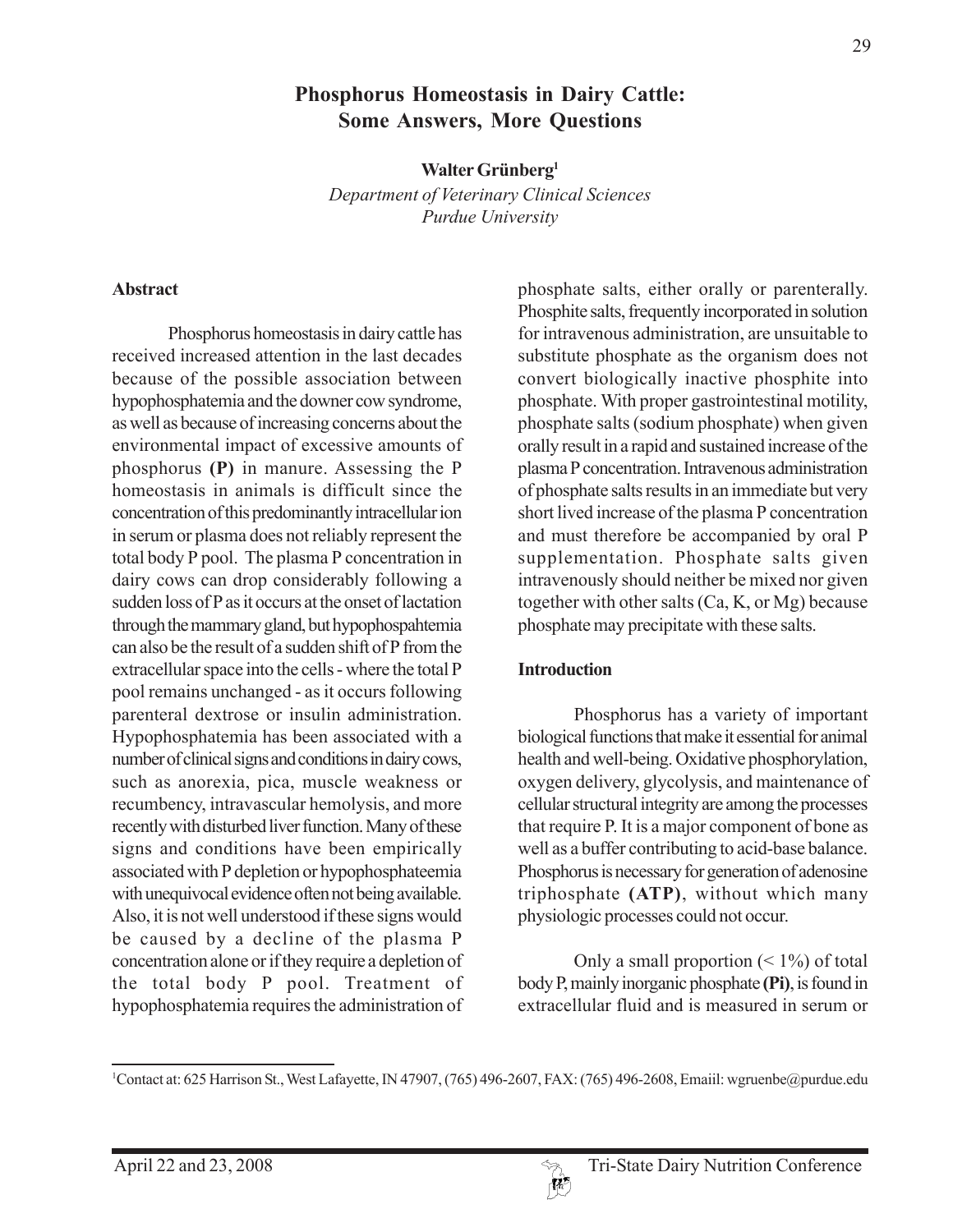plasma. The simplest way to describe the distribution of dissolved Pi in the organism is a twocompartment model, with the intracellular space **(ICS)** representing one compartment and the extracellular space (**ECS**, of which plasma forms part) the other. Dissolved Pi is present as an anion (either  $HPO_4^2$  or  $H_2PO_4^-$ ) that depends on transport proteins to be absorbed from the gastrointestinal tract from the lumen of the renal tubuli, or to be transported from the extracellular into the intracellular space. The concentration of Pi ([Pi]) in ECS and thus in plasma is driven by the equilibrium between uptake from the GI tract; losses through the mammary gland, the salivary glands, and the kidneys; P uptake by cells, bones, or the fetus, and P release from bone.

Phosphorus concentration in serum or plasma is regulated through adjustments of the intestinal absorption rate; salivary and renal excretion rate; and through mobilization of P from bone (Mayer et al., 1966; Wright et al., 1984; Horst, 1986; Schröder et al., 1995). In ruminants, salivary glands excrete large amounts of P in saliva, providing the rumen with P needed for microbial metabolism as well as a buffer. A large portion of salivary P is reabsorbed in the small intestine, with the remainder contributing to fecal P losses. Renal P excretion under physiologic conditions is only of minor importance. With a renal threshold of approximately 7 mg/dL, the kidneys function as an "overflow valve" only excreting P when the plasma [Pi] exceeds the renal threshold (Symonds and Manston, 1974). Renal P excretion increases with decreasing urine pH due to decreased tubular P reabsorption, a mechanism known as titratable acidity (Lunn and McGuirk, 1990).

Milk production has a strong impact on P homeostasis in dairy cows as milk contains considerable amounts of  $P$  (~0.5 g/lb), and the [Pi] in milk is maintained constant, independent of the plasma [Pi] (Neville and Peaker, 1979; Morse et al., 1992). Effective reduction of P losses through

the mammary gland can only be achieved through a decrease in milk production. Increasing milk production, in contrast, results in increased P demand.

Compartmental shifts of P are strongly influenced by the cellular carbohydrate metabolism, insulin secretion, insulin sensitivity, and by acid-base homeostasis. Inducing an insulin release, for example, by parenteral dextrose administration will result in enhanced cellular uptake of glucose together with P and thereby result in a decrease of plasma [Pi]. Intravenous administration of hypertonic dextrose solutions, as commonly done in the field, will transiently reduce plasma [Pi] by over 30%, without causing obvious clinical signs (Grünberg et al., 2006). Alkalemia stimulates the intracellular carbohydrate metabolism thereby enhancing cellular uptake of glucose and P (decrease of plasma [Pi]); whereas, the opposite is the case in acidotic states (elevated plasma [Pi]).

Current literature suggests a reference range of 4 to 8 mg/dL  $(1.3$  to 2.6 mmol/L) for plasma [Pi] in dairy cows (Goff, 1999; Satter, 2002), with plasma [Pi] tending to decrease with age (Roussel et al., 1982). Stage of lactation also influences plasma [Pi], with a substantial decrease in [Pi] possible in the early postparturient period due to increased activity of parathyroid hormone **(PTH)** and a sudden loss of P into colostrum and milk (Goff, 2000).

Phosphorus nutrition in dairy cows has received increased attention over the past decade. Excessive dietary P intake leads to high fecal P loss and surface runoff. This has raised environmental concerns and resulted in incentives to lower dietary P intake (Satter, 2002). In an effort to reduce fecal P output, the National Research Council recently reduced dietary P recommendations for dairy cows, with justification that a lower P intake does not interfere with fertility, milk yield, or health (NRC, 2001).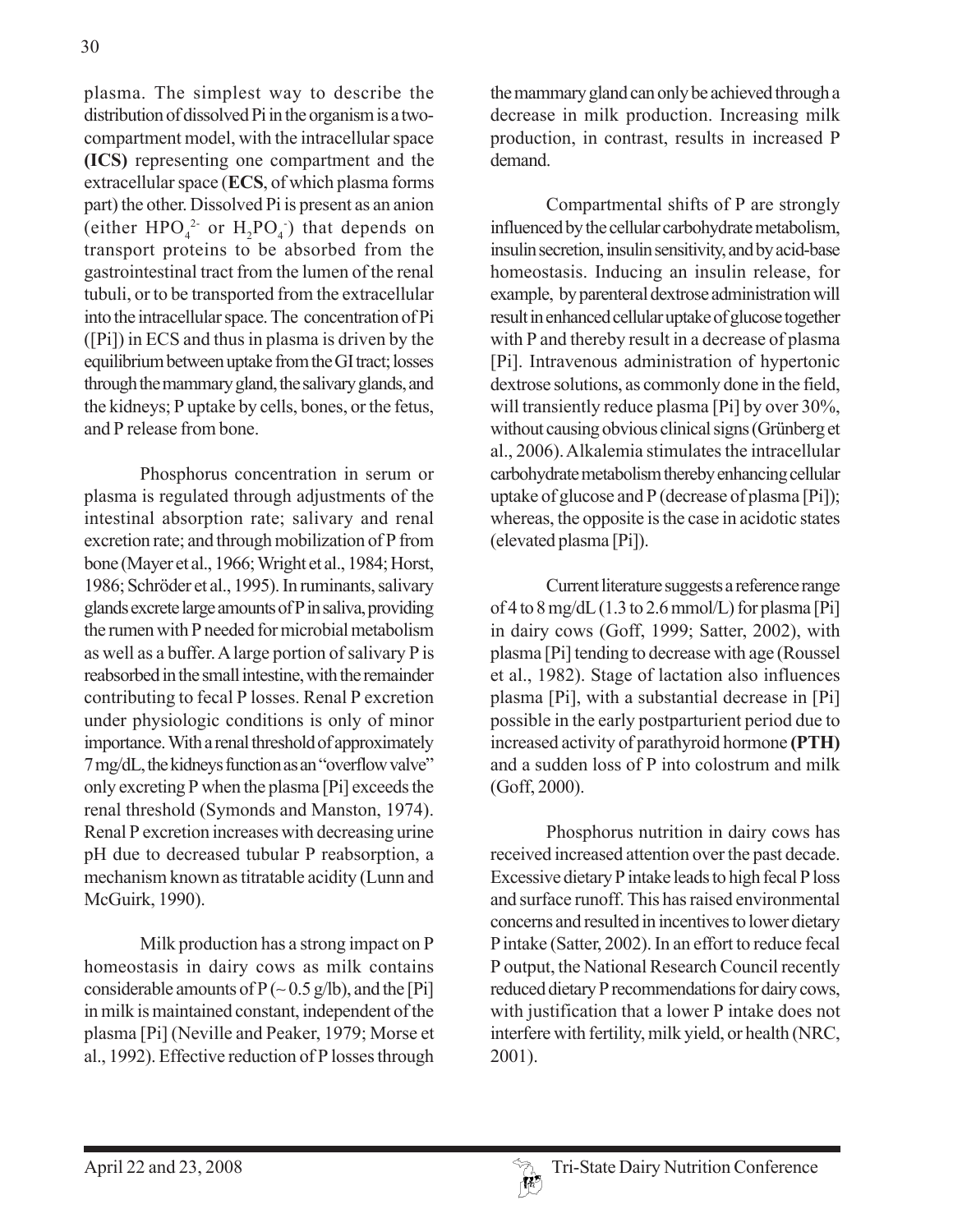#### **Deregulation of Phosphorus Homeostasis**

Plasma or serum [Pi] is commonly used to assess P homeostasis in animals and humans, but as with any predominantly intracellular ion, the serum or plasma concentration does not reliably represent the total body stores of the ion. Gradual changes in total body P can be accommodated without noticeable changes in plasma or serum [Pi], as mechanisms regulating homeostasis will attempt to maintain plasma [Pi] within the physiologic range (Knochel, 1977). On the other hand, P can considerably and rapidly shift from the ECS to the ICS without a change in the total body P pool (Lentz et al., 1978; Grünberg et al., 2006). Therefore, hypophosphatemia does not necessarily imply total body P depletion, and the degree of P depletion does not necessarily reflect in plasma [Pi].

An acute decline of the plasma [Pi] is commonly the result of a sudden disruption of the equilibrium between P uptake, P loss, and compartmental shifts in association with the lag time of the homeostatic mechanisms regulating P homeostasis (Littledike, 1976). For example, such a disequilibrium could be caused by the sudden increase in milk production at the onset of lactation, a decrease in feed intake of a sick cow, or compartmental shifts of P into the cells following parenteral administration of carbohydrates.

Metabolic profiling has demonstrated that plasma [Pi] in dairy cows is at its lowest around parturition. Periparturient dairy cows are at risk of hypophosphatemia because of the sudden and substantial loss of P into milk at the onset of lactation and reduced feed intake, which often occurs around calving time. A deregulation of the calcium homeostasis frequently seen in periparturient high yielding and older cows may also be detrimental to maintenance of normal serum or plasma [Pi] because of an increase in PTH secretion. This increase of PTH results in a rise of salivary and renal Pi excretion in the affected animal (Horst, 1986).

Common periparturient diseases, such as ketosis, abomasal displacement, hepatic lipidosis, metritis, and mastitis, also reduce feed intake, resulting in a decrease in serum [Pi]; in a recent retrospective study, 35% of cows with left displaced abomasum were hypophosphatemic (plasma [Pi] < 4.3 mg/dl; Grünberg et al; 2005).

## **Effects of Hypophosphatemia: Myths or Facts?**

A number of clinical signs, such unthriftiness, pica, muscle weakness, and anorexia, have been associated with hypophosphatemia (Gerloff and Swenson, 1996; Haque and Verma 1992). Nonetheless, it is not well understood whether these signs are the result of a drop in plasma [Pi], are caused by subnormal intracellular [P], or a decline in the total body P pool that may accompany hypophosphatemia.

Chronic P deficiency is characterized by pica; unthriftiness; poor growth or weight loss; decreased milk production; low fertility; and in late stages, osteodystrophy with decreased bone weight and osteopenia. Although reproductive abnormalities have frequently been attributed to hypophosphatemia, it remains to be elucidated whether this effect is directly due to a deficiency of P or rather to a concurrent energy deficiency frequently seen in affected animals (Call et al., 1987). Recent trials presented evidence that there is no beneficial effect on fertility or milk production of feeding P in excess of recommended requirements (Wu and Satter, 2000).

Conditions such as the "downer cow syndrome" and postparturient hemoglobinuria (PPH) have been associated with hypophosphatemia. Postparturient hemoglobinuria occurs sporadically in multiparous, high-producing dairy cows and has a high mortality rate (Jubb et al., 1990). High P requirements for late gestation fetal growth and onset of copious milk production are believed to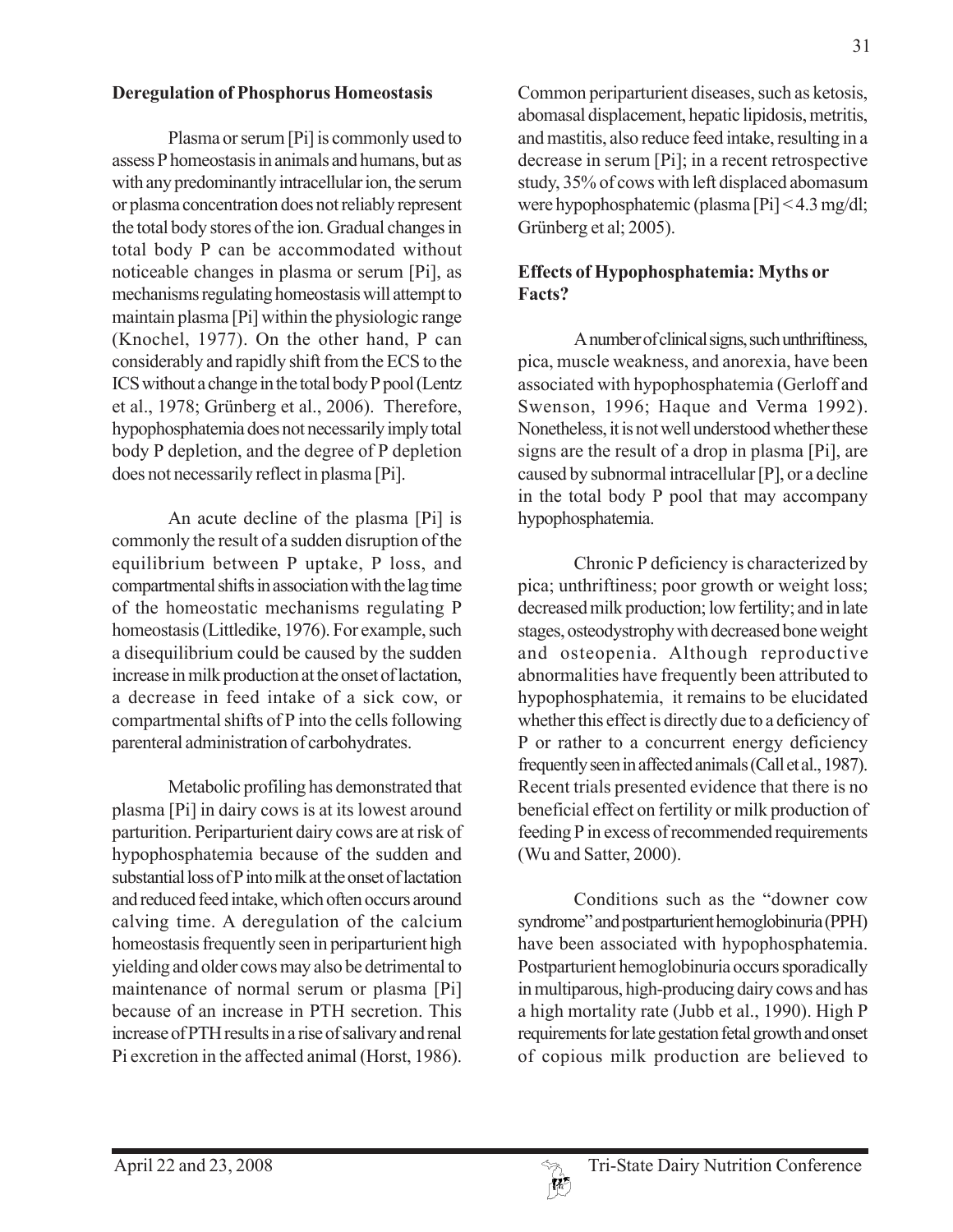exacerbate dietary P deficiency in cows with PPH. Severe hypophosphatemia has been proposed to result in decreased erythrocyte ATP concentration, which can lead to hemolytic anemia and hemoglobinuria. However, after inducing severe hypophosphatemia in cows, self-limiting hemoglobinemia, but no hemoglobinuria, was observed (Ogawa et al., 1989). Also, unresponsiveness to parenteral treatment with phosphate salts has been reported in several cases of PPH (Jubb et al., 1990).

Of particular importance to the dairy industry is the role of hypophosphatemia in postparturient recumbency. Hypocalcemic parturient paresis (milk fever) is a well-documented cause of recumbency in postparturient dairy cows. Hypophosphatemia routinely accompanies hypocalcemia in cows with milk fever, with plasma [Pi] often  $\leq$  2 mg/dL. In most cases, hypophosphatemia resolves spontaneously after treatment with an IV of Ca, and the cow recovers uneventfully; however, in some cases, [Pi] fails to increase and the animals may become "downer cows". Empirical observations suggest that persistent hypophosphatemia is a major contributor to the "downer cow syndrome", but unequivocal documentation is not available. Experimentally decreasing plasma [Pi] to values as low as 0.9 to 1 mg/dL over an extended period of time by limiting the dietary P uptake neither resulted in recumbency (Rodehutscord et al., 1994) nor do recumbent cows with hypophosphatemia routinely respond to P administration. Nonetheless, it must be emphasized that models inducing hypophosphatemia by reducing dietary Pi uptake are ill suited to mimic the decline of plasma [Pi] at the onset of lactation where the mammary gland suddenly withdraws substantial amounts of Pi from the ECS, which is more likely to overwhelm the regulatory mechanism and thus possibly result in clinical signs.

In the recent literature, a possible link between hypophosphatemia and disturbed liver

function in dairy cows has been discussed based on negative associations found between serum [Pi] and indices for disturbed liver function or liver injury (Staufenbiel and Gelfert, 2002; Grünberg et al., 2005). Decreased serum [Pi] also is frequently associated with liver failure in humans (Knochel, 1977). However, it remains unclear whether patients with liver failure are inclined to develop hypophosphatemia or if hypophosphatemia is a predisposing factor for liver failure (Dawson et al., 1987). Similarly, in ruminants, it is not known whether the liver is directly involved in the regulation of P homeostasis or if plasma [Pi] decreases solely as a result of reduced feed intake in animals with hepatic dysfunction.

#### **Hypophosphatemia: To Treat or Not to Treat?**

Clearly, chronic hypophosphatemia caused by long-standing dietary P deficiency must be treated and is best done by oral P supplementation (Goff, 1998). Treatment of acute hypophosphatemia is more controversial. For decades, it has been common to treat cows with milk fever by parenteral administration of solutions containing both Ca and P. Phosphorus is incorporated into many Ca solutions because it is recognized that cows with milk fever frequently have low plasma [Pi] in addition to low plasma Ca concentration. However, the P in these solutions is usually phosphite or hypophosphite, salts that have been shown to be unsuitable for correction of hypophosphatemia in cattle (Cheng et al., 1998). In many cases, the hypophosphatemia in cows with milk fever resolves spontaneously after treatment with Ca alone, suggesting that P administration is not necessary. The increase in plasma [Pi] after Ca administration may be due to a decrease in PTH secretion, which reduces urinary and salivary P loss, and to resumption of gastrointestinal motility, which allows absorption of dietary and salivary P (Goff, 1998). Acute hypophosphatemia can also accompany diseases that result in anorexia in cows, such as a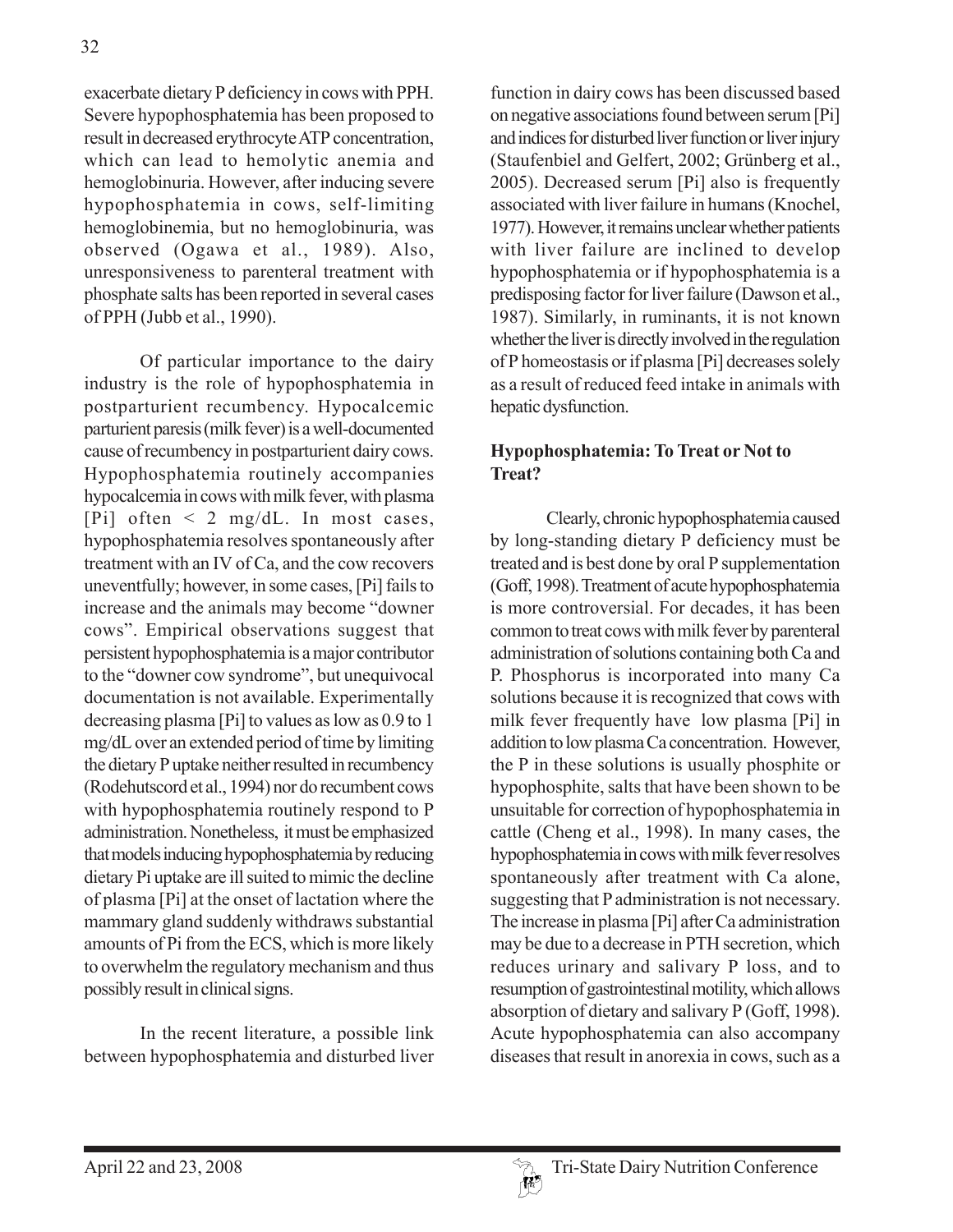displaced abomasum. In these cases, it is essential to correct the underlying disease, with hypophosphatemia often resolving spontaneously thereafter (Grünberg et al., 2005).

Should the above observations lead us to conclude that therapeutic P administration to cows with acute hypophosphatemia is unnecessary? It has been reported that hypophosphatemia induced in people through parenteral administration of dextrose and insulin (for treatment of acute diabetic ketoacidosis) results in anorexia, bone and muscle pain, changes in mentation, and decreased cardiac output, symptoms that are relieved rapidly when plasma [Pi] is restored (Knochel, 1977; Rajesh and Romesh, 2000). Although the hypophosphatemic effect of parenteral carbohydrate administration is very similar in dairy cows to what has been reported in humans, it is not known whether a hypophosphatemic state causes similar clinical signs in cattle (Grünberg et al., 2006). Many of these symptoms, even if present, would remain unnoticed in cattle but would impact the animal's well-being and possibly its recovery. Moreover, P depletion and hypophosphatemia in ruminants are believed to cause or exacerbate feed intake depression (Milton and Ternuth, 1985). Therefore, P administration may be appropriate for asymptomatic cows deemed at risk for hypophosphatemia (eg., those with anorexia), as well as cows with symptomatic hypophosphatemia (eg., allotriophagia, abnormal licking, weakness, or recumbency).

## **How to Treat Hypophosphatemia**

Prevention of hypophosphatemia is preferable to treatment. Astute clinicians will anticipate potential hypophosphatemia and either administer supplemental P orally or carefully monitor the patient for hypophosphatemia.

As mentioned above, solutions containing phosphite or hypophosphite salts are unsuitable for correction of hypophosphatemia because the

organism is unable to convert biologically inactive phosphite into phosphate. Instead, the monobasic monophosphate  $(NaH_2PO_4)$  or the dibasic monophosphate  $(Na_2HPO_4)$  form of sodium phosphate can be used (Cheng et al., 1998; Staufenbiel, 1999; Constable, 2003). These salts can either be administered orally (available as gel or pills) or intravenously. Sodium phosphate salts (either monobasic or dibasic) are typically used for intravenous administration, whereas oral gels or pills frequently contain mixtures of different sodium and calcium phosphate salts. Intravenous treatment with sodium phosphate results in an immediate but very short lived increase in plasma [Pi] (Cheng et al., 1998). Sodium phosphate salts administered orally increase plasma [Pi] within one hour, provided there is adequate rumen motility, and has a sustained effect over at least 12 hours (Cheng et al., 1998). Therefore, if intravenous treatment is chosen and the underlying cause of the hypophosphatemia cannot be rapidly corrected, it must be accompanied by oral phosphate administration to obtain both an immediate and sustained increase in plasma [Pi]. Phosphate salts should not be mixed with or administered in association with an IV of Ca, K, or Mg because of the possibility that calcium, potassium, or magnesium phosphate precipitates may form (Constable, 2003). The dose necessary to replete a patient is difficult to predict. Recommendations for treatment of an adult lactating cow with severe hypophosphatemia range from 10 to 20 mg P/kg administered intravenously, which is equivalent to 6 to 12 g of P for a 600 kg (1320 lb) cow. The intravenous treatment with 30 g of  $\text{NaH}_2\text{PO}_4$  dissolved in 300 ml of distilled water, which is equivalent to 7 g of P, has been reported to be effective to rapidly correct hypophosphatemia (Cheng et al., 1998), as has been a treatment with 90 g of  $\text{Na}_2\text{HPO}_4$  (approximately 9 g of P) dissolved in 500 ml of distilled water (Staufenbiel, 1999). Orally, hypophosphatemia can effectively be treated with a dose of 200 to 300 g of  $\text{Na}_{2}\text{HPO}_{4}$ or  $\text{NaH}_2\text{PO}_4$  providing about 50 to 60 g of P.

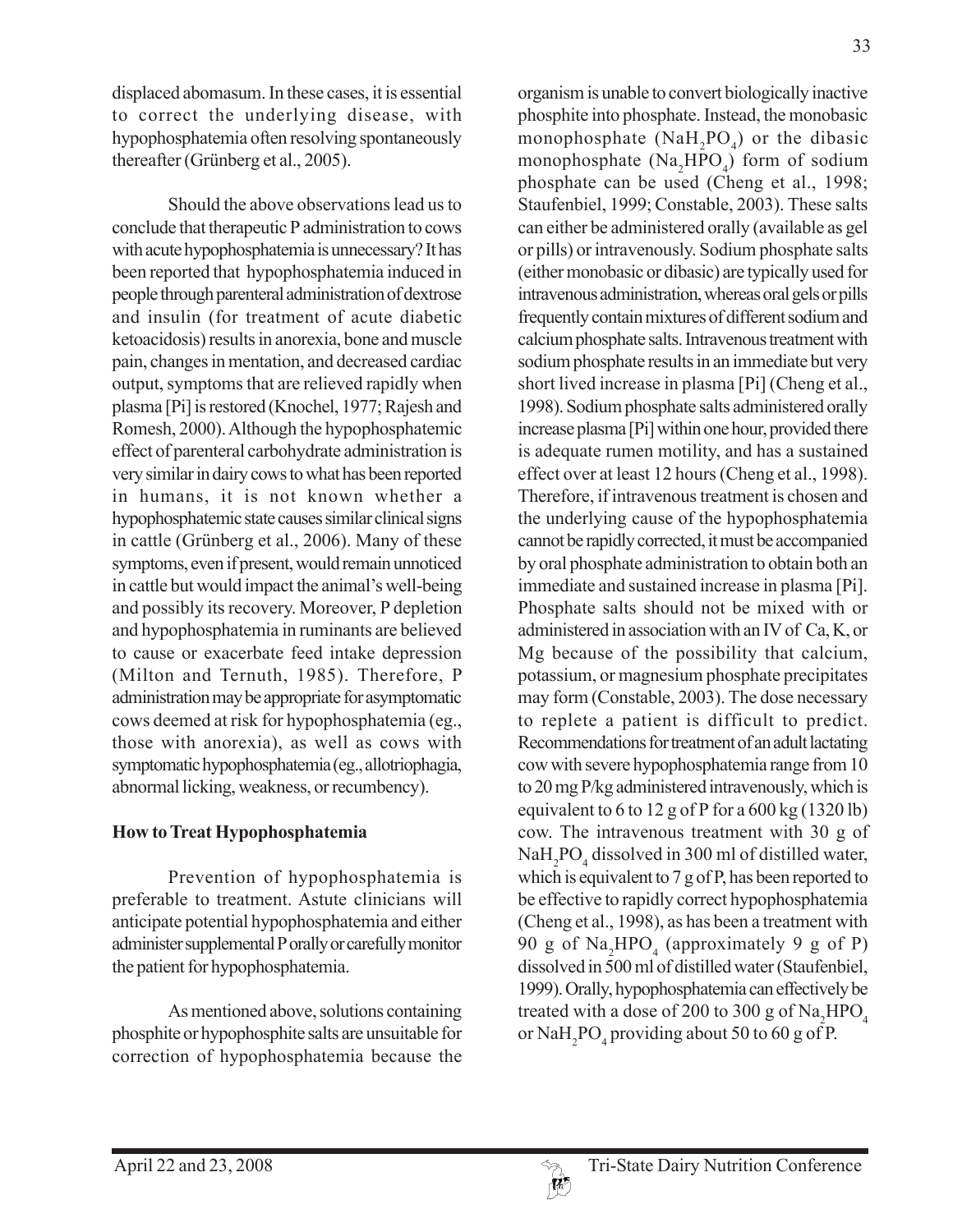## **References**

Call, J.W., J.E. Butcher, J.L. Shupe, A.E. Olsen, and J.T. Blake. 1987. Clinical effects of low dietary phosphorus concentrations in feed given to lactating dairy cows. Am. J. Vet. Res. 48: 133-136.

Cheng, Y., J. Goff, and R. Horst. 1998. Restoring normal blood phosphorus concentrations in hypophosphatemic cattle with sodium phosphate. Vet Med. 93:240-243.

Constable, P. 2003. Fluid and electrolyte therapy in ruminants. Vet. Clin. Food. Anim. 19:557-597.

Dawson, D.J., C. Babbs, T.W. Warnes, and R.H. Neary. 1987. Hypophosphatemia in acute liver failure. Br. Med J. 295:1312-1313.

Gerloff, B.J, and E.P. Swenson. 1996. Acute recumbency and marginal phosphorus deficiency in dairy cattle. J. Am. Vet. Med. Assoc. 208:716-719.

Goff, J.P. 1998. Phosphorus deficiency. In: Current Veterinary Therapy 4: Food Animal Practice. Pgs. 218-220.

Goff, J.P. 1999. Treatment of calcium, phosphorus, and magnesium balance disorders. Vet. Clin. Food Anim. 15: 619-639.

Goff, J.P. 2000. Pathophysiology of calcium and phosphorus disorders. Vet. Clin. Food Anim. 16:319-338.

Grünberg, W., P.D. Constable, U. Schröder, R. Staufenbiel, D. Morin, and M. Rohn. 2005. Phosphorus homeostasis in dairy cows with abomasal displacement or abomasal volvulus. J. Vet. Int. Med. 19:894-898.

Grünberg, W, D.E. Morin, J.K. Drackley, and P.D. Constable. 2006. Effect of rapid intravenous administration of 50% dextrose solution on phosphorus homeostasis in postparturient dairy cows. J. Vet. Int. Med. 20:1471-1478.

Haque, S., and B.B. Verma. 1992. Effects of treatment of experimental hypophosphatemia in crossbred calves with tonophosphan and sodium acid phosphate. Indian Vet. J. 69:1119-1121.

Horst, R. 1986. Regulation of calcium and phosphorus homeostasis in the dairy cow. J. Dairy Sci. 69:604-616.

Jubb, T.F., I.V. Jerrett, J.W. Browning, and K.W. Thomas. 1990. Haemoglobinuria and hypophosphatemia in postparturient dairy cows without dietary deficiency of phosphorus. Aust. Vet. J. 67:86-89.

Knochel, J.P. 1977. The pathophysiology and clincal characteristics of severe hypophosphatemia. Arch. Intern. Med.137:203-220.

Lentz, R.D., D.M. Brown, and C.M. Kjellstrand. 1978. Treatment of severe hypophosphatemia. Ann. Intern. Med. 89:941-944.

Littledike, E.T. 1976. Relationship of milk secretion to hypocalcemia in the dairy cow. J. Dairy Sci. 59:1947-1953.

Lunn, D.P., and S.M. McGuirk. 1990. Renal regulation of electrolyte and acid-base balance in ruminants. Vet. Clin. North Am. Food Anim. Pract. 6:1-28.

Mayer, G..P., R.R. Marshak, and D.S. Kronfeld. 1966. Parathyrpoid effects on renal phosphorus excretion in the cow. Am. J. Physiol. 211: 1366- 1370.